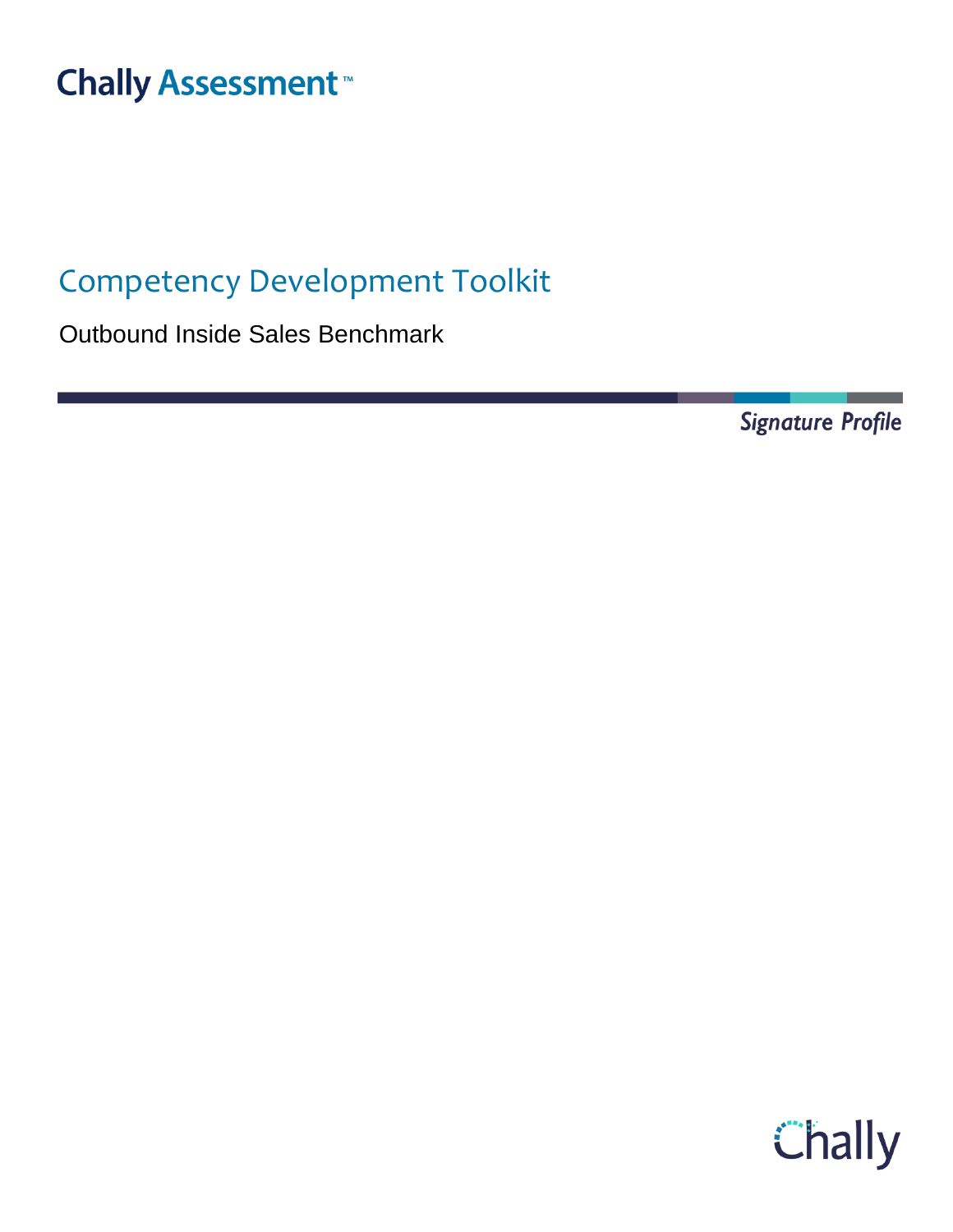### Benchmark Profile Description

The Outbound Inside Sales role is responsible for initiating phone/email contact with prospects and customers to sell assigned products/services, and often have a quota. In some organizations, there may be levels of specialization where inside sales may work with small customers that cannot be profitably serviced by the field sales force. Alternatively, other organizations may use these types of roles for cold-calling and scheduling appointments for outside salespeople.

### Predictive Competencies

- Makes Persuasive Presentations
- Builds Business by Proactive Customer Contact
- Maintains Active Pace
- Highlights Standard Benefits When Addressing Buyer Concerns
- Updates Working Knowledge of Offerings to Provide Recommendations
- Commits Extra Effort to Ensure Success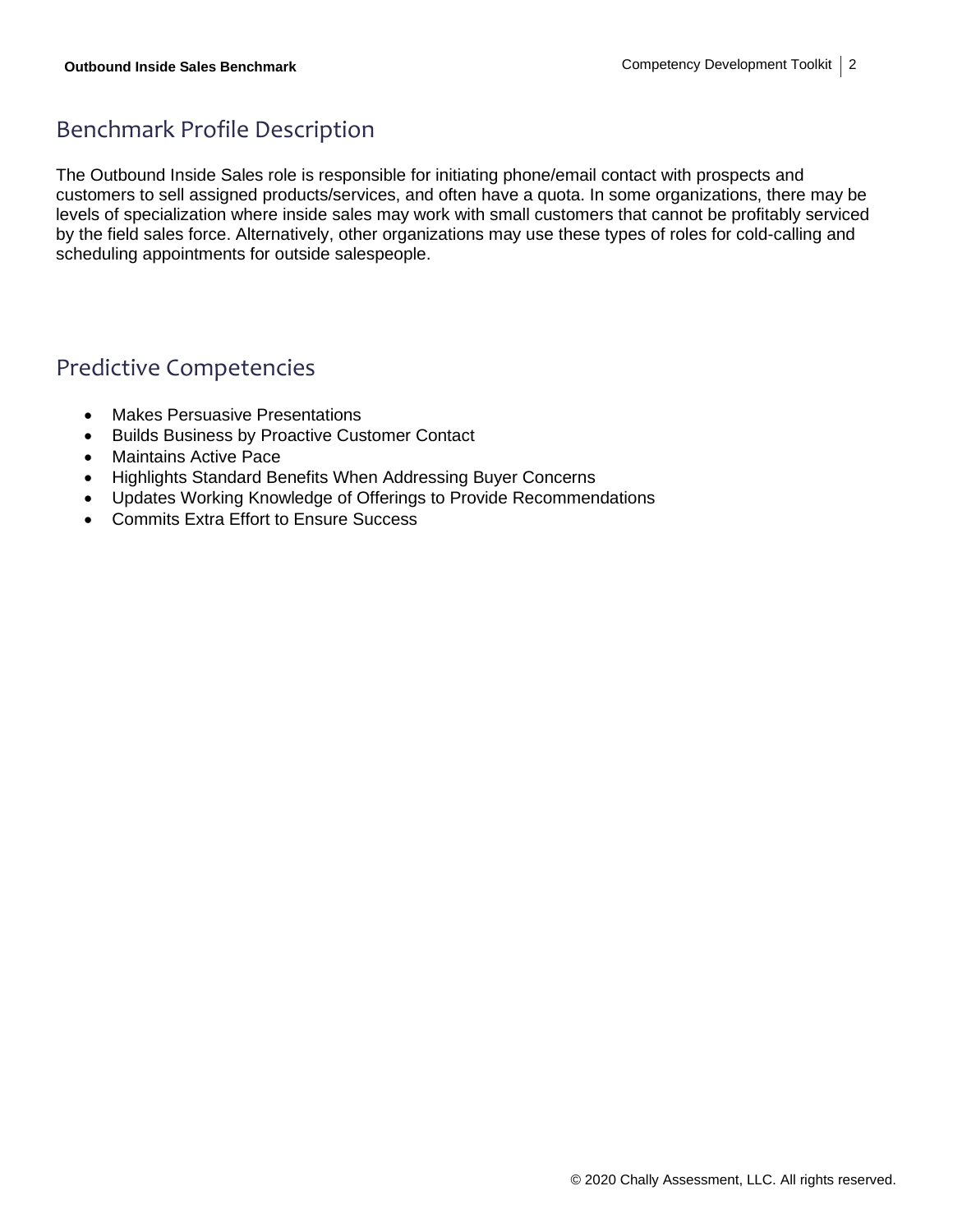### Makes Persuasive Presentations

Excites the customer with an enthusiastic presentation style; demonstrates value and actively promotes products and services by making an emotional appeal; holds the customer's attention and interest by keeping the presentation content relevant; varies style to build toward a buying decision

|    | <b>LOW SCORES</b>                                                                                                                                                                        |                             | <b>HIGH SCORES</b>                                                                                                                                     |                                                                                                  |
|----|------------------------------------------------------------------------------------------------------------------------------------------------------------------------------------------|-----------------------------|--------------------------------------------------------------------------------------------------------------------------------------------------------|--------------------------------------------------------------------------------------------------|
| ×  | May be more comfortable with establishing a dialogue<br>that emphasizes listening and an exchange of ideas<br>than with making an impact on the audience                                 | ш<br>п                      | Makes formal presentations that focus on creating an<br>impact while communicating information<br>Has the potential to capture and hold the audience's |                                                                                                  |
| I. | Uses presentations to entertain rather than inform or<br>persuade                                                                                                                        | <b>ST</b>                   | attention<br>Takes charge and keeps control of the information                                                                                         |                                                                                                  |
| ш  | Sticks too closely to a script and does not vary the<br>content or emphasis to address the needs of each<br>audience                                                                     | <b>ST</b>                   | being communicated through a presentation that is<br>polished and rehearsed<br>Varies style and content to appeal to the audience                      |                                                                                                  |
| ш  | Too focused on the mechanics of the presentation<br>itself to pay attention to audience understanding and<br>concurrence                                                                 | п<br>ш<br>to stay on target |                                                                                                                                                        | Projects enthusiasm about a solution to the audience,<br>moving them closer to a buying decision |
| U, | Cannot easily adjust to a nonsupportive audience<br>response and may rush an ineffective presentation<br>just to finish it rather than alter the presentation to<br>change that response |                             | Monitors audience response and adjusts presentation                                                                                                    |                                                                                                  |

#### Mindset Tips:

- **Commit to becoming fully informed about your product, so that you can answer questions and easily highlight** exciting features.
- Get to know your customer so that you can focus your presentation on those benefits that they will find most interesting.
- Do not focus so much on conveying information that you lose sight of style be informative, but strive to be entertaining.
- Strive to focus less on your words and more on audience reaction if you note boredom, make a mental note of what you were saying at the time.

- Analyze your presentations to see if they are too bland or overly detailed modify them to generate more excitement.
- Record your presentations and then watch them so that you can see, firsthand, where you lose audience attention.
- Attend presentations by charismatic colleagues take note of the techniques they use to generate excitement and implement them in your own presentations.
- **•** Ask an experienced co-worker to listen to your presentations ask them for pointers on how to add excitement to the content.
- Write your presentation on paper before performing it highlight all the verbs you use and try to replace them with words that denote more dynamic action.
- **EXECT Attend a formal public speaking class that can ease your fears and hone your performance skills.**
- **Practice your presentations until you're comfortable enough to perform them in a more casual, conversational style.**
- **•** Speak as often as you can in non-work related areas so that you can gain the confidence you need.
- **EXECT** List all the questions asked during your presentation repeat questions may need to be worked into the presentation itself.
- Analyze your audience and modify your presentation to suit their personality for example, if they are more technically oriented, focus on the technical aspects of your product.
- Work with different groups to learn how to analyze audience reaction and how to alter your message to reach them.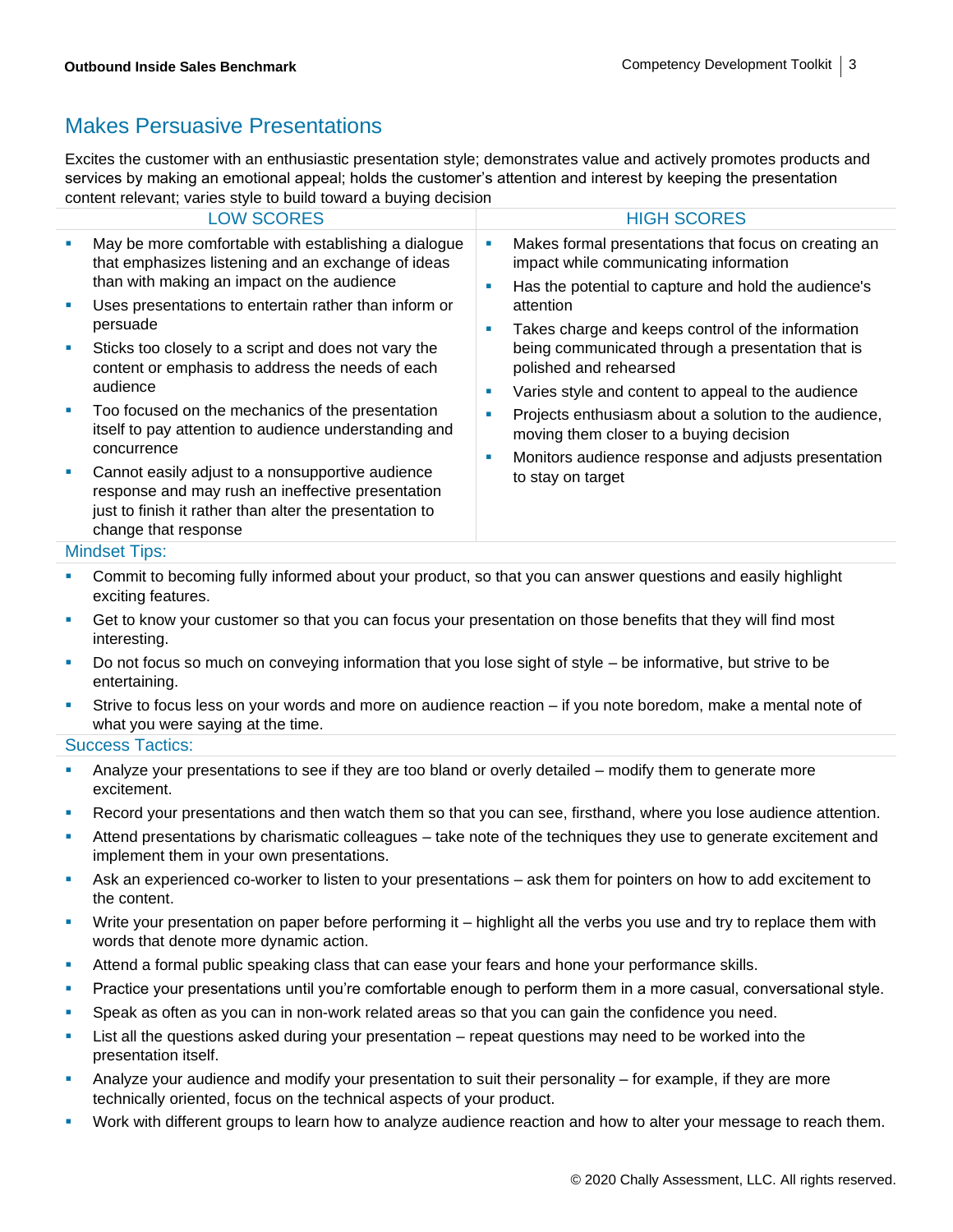### Builds Business by Proactive Customer Contact

Takes a proactive approach to finding additional business opportunities; comfortable with the networking and cold calling needed to find new prospects and customers; takes the lead in meeting people and building a contact base for new business development

|                | <b>LOW SCORES</b>                                                                                                                                   |    | <b>HIGH SCORES</b>                                                                                        |
|----------------|-----------------------------------------------------------------------------------------------------------------------------------------------------|----|-----------------------------------------------------------------------------------------------------------|
| ×              | Becomes discouraged by rejection and waits for<br>prospects to raise their hands in interest                                                        | ш  | Investigates all possibilities in a quest for additional<br>business                                      |
| $\blacksquare$ | Treats prospecting as an activity to occupy slow<br>periods                                                                                         | a. | Remains focused on the objective of expanding the<br>customer base                                        |
| <b>D</b>       | Lacks persistence in seeking new business<br>opportunities                                                                                          | ш  | Gives priority to building a contact base for new<br>business development                                 |
| ×              | Timid about meeting people with the intent to interest<br>them in the product offering                                                              | ш  | Comfortable cold calling on prospects and building a<br>network of contacts to find new leads             |
| ×              | Uncomfortable with the personal interactions required<br>to build the network of contacts needed to continually<br>supply additional business leads | ш  | Keeps a high profile in organizations or activities that<br>attract the interest of prospective customers |
|                |                                                                                                                                                     |    |                                                                                                           |

#### Mindset Tips:

- Accept rejection as part of the job do not allow the chance of someone saying no prevent you from taking the lead in expanding your customer base.
- **EXECT** Remember that when a prospect rejects your products or services, they are not making a comment about you  $$ remain objective and move on to the next potential lead.
- Understand that there is no shame in promoting your offerings to people you do not know if your prospects are also businesspeople, odds are they have had to do the same thing in order to build their customer base.
- Always be prepared with a statement of your organization's capabilities and be able to customize it to each individual prospect – this way you will not be as nervous when you are needed to make a cold call or talk to a potential prospect during a social function.

- Make time in your weekly schedule to devote to networking and prospecting activities make expanding your customer base your top priority.
- Do not limit your prospecting to those who show an obvious interest in your offering commit to actively seeking new customers and view rejection as part of the job.
- Objectively examine the rejections you receive  $-$  ask yourself if you could have done something to turn the call into a positive one.
- Develop a script that will assist you in remaining in control of the interaction include questions that will enable you to uncover opportunities within the prospect's organization.
- Commit to maintaining a high profile at activities in which you may find potential customers take the lead in meeting people and then steering the conversation toward potential sales opportunities.
- Research your competition's key customers and identify contacts within those companies network with your competition's customers to assess their satisfaction with the competition and capitalize on opportunities to displace your competition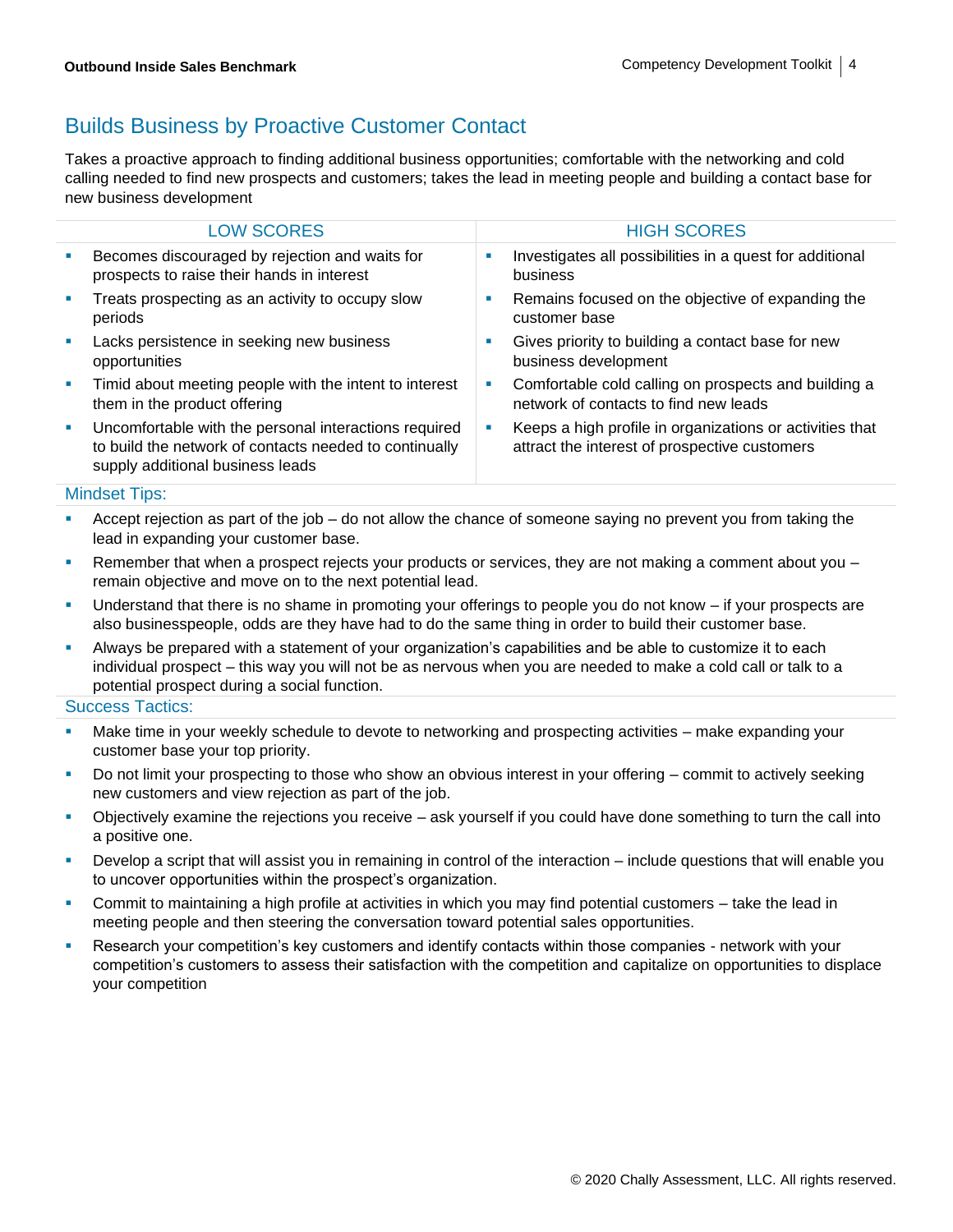### Maintains Active Pace

Keeps up a brisk pace without becoming fatigued; pushes physical resources to the limit during periods of peak demand; takes pride in the amount of work accomplished; approaches work with considerable energy and stamina despite distractions or unreasonable demands

|        | <b>LOW SCORES</b>                                                                                                                                                                                                                                                                                                                              |  | <b>HIGH SCORES</b>                                                                                                                                                        |
|--------|------------------------------------------------------------------------------------------------------------------------------------------------------------------------------------------------------------------------------------------------------------------------------------------------------------------------------------------------|--|---------------------------------------------------------------------------------------------------------------------------------------------------------------------------|
| ×      | Adopts a methodical and deliberate pace that<br>minimizes the potential for making mistakes                                                                                                                                                                                                                                                    |  | Shows the capacity to work rapidly and efficiently,<br>completing a considerable volume of work within tight                                                              |
| ×<br>× | Experiences reduced physical capacity when pushed<br>to meet significant physical challenges or faced with<br>external pressures and may require an extended<br>period of recuperation before tackling that volume of<br>work again<br>May physically burn out too quickly by trying to do too<br>much (tends to burn the candle at both ends) |  | deadlines, often in the midst of continuous change<br>and shifting priorities                                                                                             |
|        |                                                                                                                                                                                                                                                                                                                                                |  | Tends to be highly energized and keeps up a brisk<br>pace without becoming fatigued                                                                                       |
|        |                                                                                                                                                                                                                                                                                                                                                |  | Takes pride in being a hard worker and accomplishing<br>a significant amount of work                                                                                      |
|        |                                                                                                                                                                                                                                                                                                                                                |  | Continues to push during periods of peak demand,<br>exhausting physical resources, then resuming an<br>active pace after immediately replenishing energy and<br>endurance |

#### Mindset Tips:

- **EXECT** Take frequent breaks in order to engage in ergonomic and stress exercises that will replenish your energy stores.
- Challenge yourself to work a bit faster each time you are assigned a task.
- Push yourself a bit more every day it will give your physical resources a chance to adjust to a faster pace.
- Remember that some circumstances require swift action versus deliberate, methodical movement.
- Commit to modifying your behavior plan to accomplish a set amount of work within a specific amount of time and gradually increase that quantity until you are accustomed to a faster work pace.

- Work to ramp up your performance until your pace gradually increases; check, occasionally, to see how that gradual increase adds up over time.
- **EXECT** Incrementally reduce the turn-around time for your assignments so you can become acclimated to working at a faster pace.
- **EXED Instead of having a big breakfast or lunch, eat small, healthful snacks throughout the day in order to keep yourself** energized.
- Pace yourself rather than immediately rushing into a task and finding yourself out of steam rapidly, slow down so that you don't burn out so quickly.
- Try to find short, quick ways to increase your energy levels when you feel them drop such as taking a quick walk, diverting your attention to a different task in a different area, or some similar activity; each person in every work situation is different, so modify your diversions accordingly.
- Monitor your work habits and take note of when your energy levels drop see what you can do to replenish yourself at those times of day.
- **•** Schedule frequent, yet short, breaks so that you can recharge your batteries and be able to maintain a reasonable pace.
- Ask others what tricks they use to keep pace all day long; each person will have a different method, but one just might work out well for you.
- Analyze your work process and locate a particular step that slows your pace rectify it and then move on to tweak another step until, bit by bit, the process is streamlined.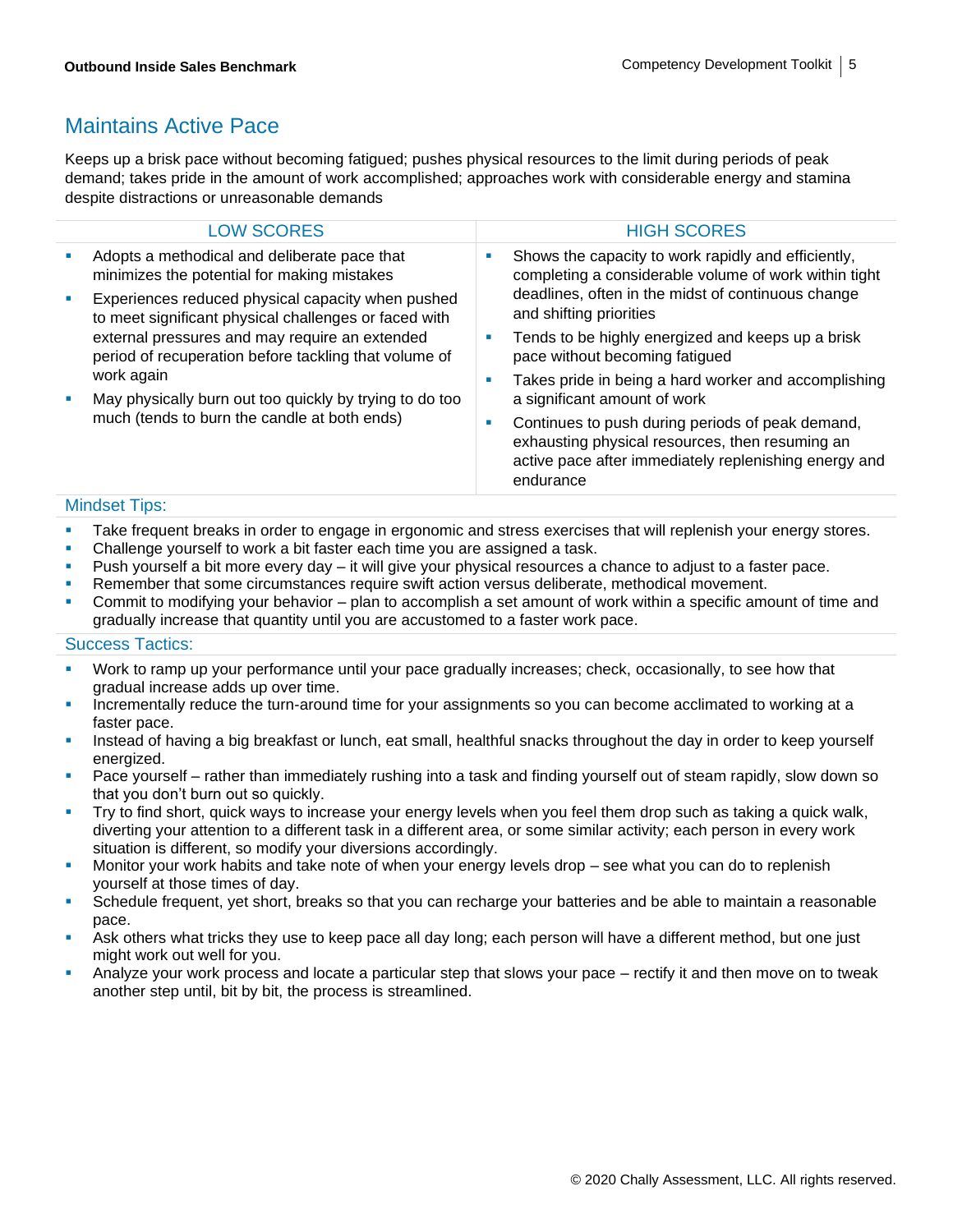### Highlights Standard Benefits when Addressing Buyer Concerns

Recognizes that the limited opportunity for negotiation requires a questioning of customer objections to uncover the 'hot button' that established or standard features and benefits will address; actively listens and clarifies benefits; is wellinformed of features and benefits; helps the prospect/customer understand why the proposed product offering is the best alternative

|   | <b>LOW SCORES</b>                                                                                                                                                                                  |        | <b>HIGH SCORES</b>                                                                                                  |  |
|---|----------------------------------------------------------------------------------------------------------------------------------------------------------------------------------------------------|--------|---------------------------------------------------------------------------------------------------------------------|--|
|   | Misinterprets unspoken objections as nonexistent<br>objections                                                                                                                                     | п      | Brings objections to the surface and tackles them<br>head-on                                                        |  |
|   | Dismisses objections without validating the customer's<br>concerns                                                                                                                                 |        | Chips away at objections rather than sidestep or give<br>up on them                                                 |  |
|   | Is argumentative in an effort to overcome versus<br>resolve objections                                                                                                                             | г      | Listens to and agrees with the validity of the<br>customer's concern                                                |  |
| × | Responds emotionally to objections or resistance<br>perceived to be a personal attack                                                                                                              | ш      | Familiar with a wide variety of products, along with<br>their features and benefits                                 |  |
| × | Overcomes concerns with textbook answers versus<br>understanding and resolving them                                                                                                                | п<br>× | Understands the benefits that can pull a customer out<br>of an established buying habit and into a better           |  |
| × | Lacks information about the product/benefits, giving<br>inconclusive answers that leave objections unresolved                                                                                      |        | solution<br>Convinces the customer that the seller offers the best                                                  |  |
| ш | Gives a long-winded explanation with more<br>information than is required to gain the customer's<br>cooperation and commitment, clouding the issue and<br>possibly exerting pressure for an answer |        | buy<br>Presents relevant information that will dispose of the<br>objection, keeping the answer complete and concise |  |
| ш | Promises more than the product can reasonably<br>deliver                                                                                                                                           |        |                                                                                                                     |  |
|   | <b>Mindset Tips:</b>                                                                                                                                                                               |        |                                                                                                                     |  |

- Commit to listening to customers' objections instead of assuming that you understand what issues are important to them.
- Realize that addressing objections can be a tedious process gradually chip away at key issues rather than getting discouraged and brushing them aside.
- Strive to ask questions that will uncover hidden objections assuming everything is fine will backfire later.
- Feel free to modify your sale offering to meet objections, but if you are unsure about a feature, do not make promises you may not be able to keep.
- Understand that your customers want to discuss their objections if you don't listen, another salesperson will.

- **EXT** Hone your listening skills so that you can ensure that you are reacting to customers' objections instead of your own emotions.
- **EXECT** Research all the alternatives at your disposal so that you can creatively and appropriately address objections.
- When possible, alter your offering to suit the customers' unique needs.
- **•** Find a co-worker or superior who is willing to role-play as a customer so you can practice probing objections and then addressing them through product and service modifications.
- **EXEDENT BECOME CONVERGENT ABOUT All the benefits of your offering so that you can adequately describe how it can help** customers achieve their goals.
- Devise a system by which you can uncover the root of objections and thereby address them.
- Create a checklist of questions that will enable you to uncover customers' expectations regarding your products or services.
- **EXECT Familiarize yourself with your products and services, as well as your customers' needs, so that you can** appropriately match them.
- **■** Implement a decisive plan to uncover and then address customer objections do not rely upon instinct or luck.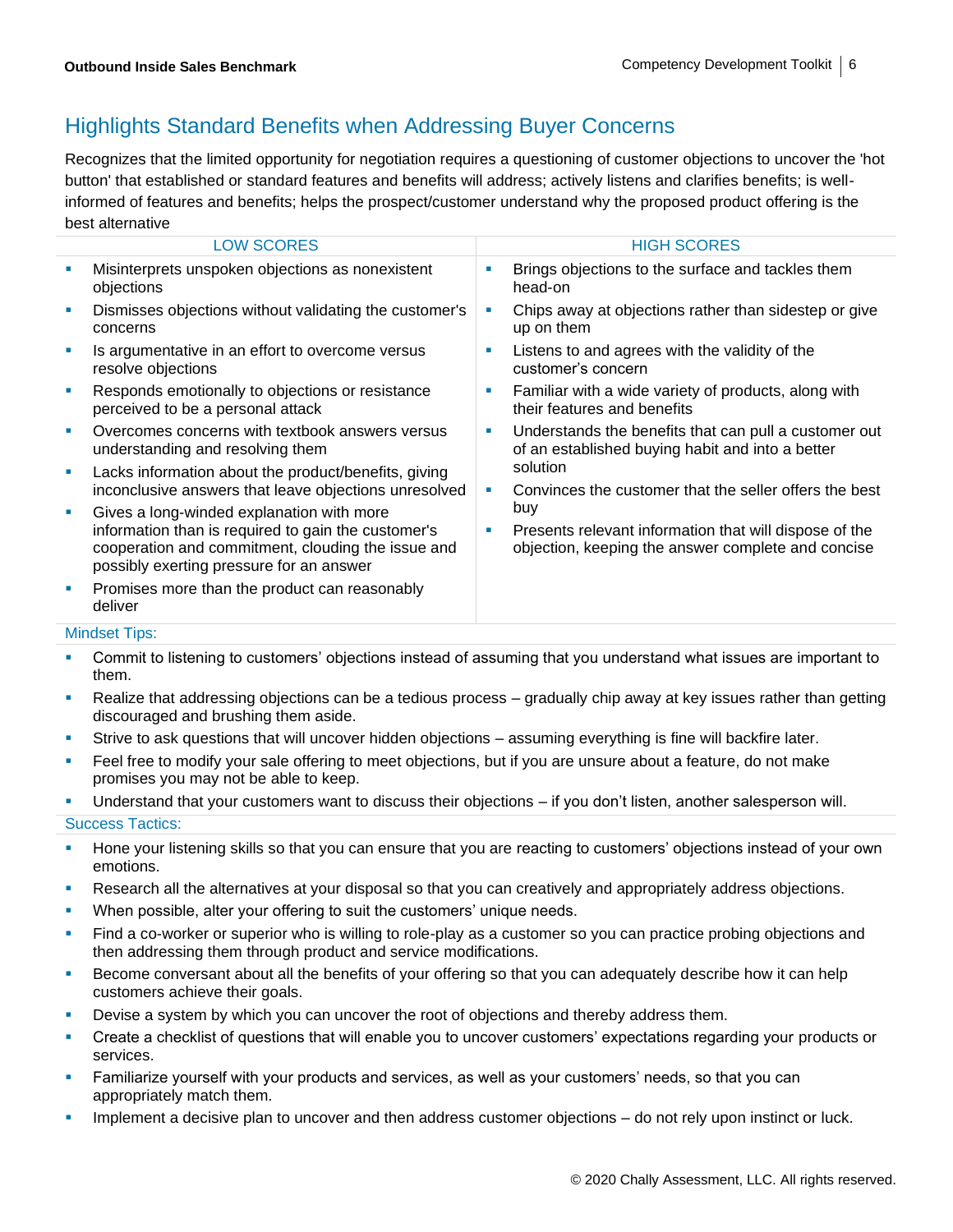### Updates Working Knowledge of Offerings to Provide Recommendations

Possesses a working knowledge of products and applications as the backbone for understanding customers' needs and making suggestions for solutions; keeps abreast of (or contributes to) product/service developments, changes, and improvements designed to enhance competitiveness and achieve market preeminence; concentrates on acquiring knowledge that is less comprehensive and more focused on what specifically impacts the customer; builds knowledge base through real-world applications; uses product knowledge as a means to an end in providing appropriate suggestions to meet specific customer needs

|   | <b>LOW SCORES</b>                                                                                                                                      |   | <b>HIGH SCORES</b>                                                                                                             |
|---|--------------------------------------------------------------------------------------------------------------------------------------------------------|---|--------------------------------------------------------------------------------------------------------------------------------|
| × | Prefers to focus on the big picture and may not<br>develop an awareness of product modifications at a<br>more detailed level                           | ш | Acquires the necessary knowledge of products and<br>product sales strategies required to keep on target<br>with customer needs |
| × | Thinks they can stay ahead of the customer with only<br>a superficial understanding of products and                                                    | ш | Has the confidence in expertise to be seen as an<br>effective resource                                                         |
|   | applications                                                                                                                                           | ш | Believes that there is always something new to learn                                                                           |
| × | Believes that most recent developments are cosmetic<br>and do not require investigation                                                                | ш | Recognizes that credibility as a resource to customers<br>is dependent upon the frequency and thoroughness                     |
| × | Embarrassed to admit when something is not known,<br>and rather than ask for help, can inefficiently invest                                            |   | with which product and applications knowledge are<br>updated                                                                   |
|   | time poring over written materials or waiting for a<br>formal training opportunity                                                                     | ш | Prefers to acquire knowledge through a personal<br>sharing of information and hands-on observation                             |
| × | Absorbs information more effectively through a<br>structured learning process than by listening to and<br>learning from others in a less formal manner | п | Taps a variety of individuals as resources and builds<br>pool of knowledge from the knowledge and<br>experiences of others     |

#### Mindset Tips:

- **EXECT** Remember that the better you are able to educate your customers, the more loyal they will be to you.
- Rather than trying to learn about all new product developments, limit your focus to those that are most valuable to your customers.
- Realize that not all information can be gained from written sources some require hands-on experience, which you can gain from an expert in the specified field.
- Admit when you don't know the answer to a customer question admitting that you don't know and then finding the answer will lend you more credibility than bluffing.
- **■** Understand that researching topics that are important to your customers is just another way of providing excellent service.

- **•** Create a list of issues that customers need you to be able to discuss do your deepest research on those issues.
- **Commit to investigating a new modification or application every week or month.**
- **EXEL Ask someone to test your knowledge to ensure that you can handle tough customer questions.**
- Read summaries of new product developments and keep track of those applications that will most affect your customers – research those topics at length.
- Write and submit a report on each new product development writing will help you to remember each application and also ensure that your information is detailed and accurate.
- **•** Develop a system for filtering and acquiring the knowledge that will be of the most help to your customers.
- Ask questions when you don't know the answer and go to those who can provide real world examples.
- **EXECTS** Resolve to find more than merely book sources of information for each topic you research, find reading material on the subject, as well as an advisor to link that knowledge to real life.
- **EXELG FOR FORM FIRE 2018** For all the information-gathering avenues available.
- Keep track of your most useful and reliable sources  $-$  it will make research easier and more efficient.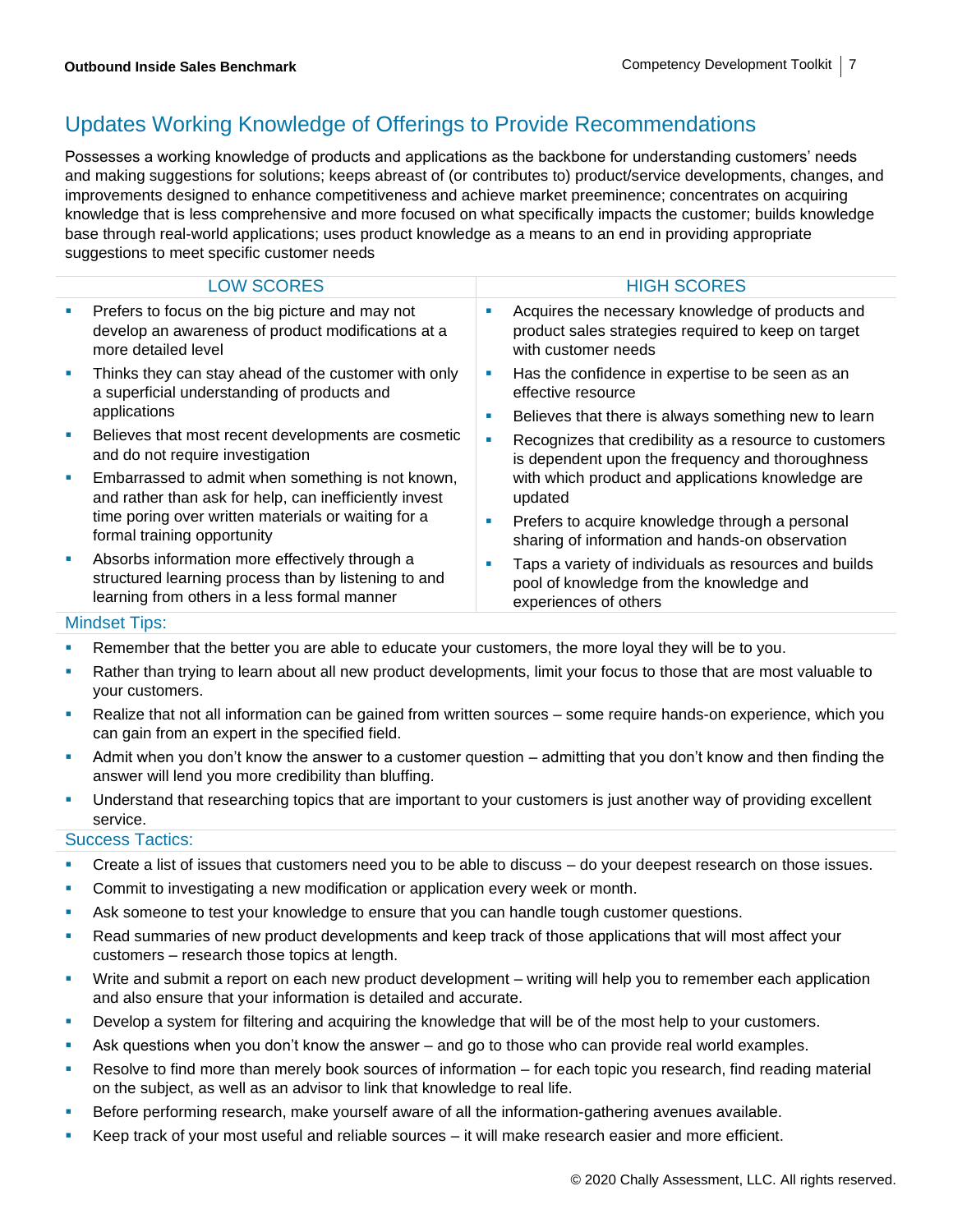### Commits Extra Effort to Ensure Success

Thrives on working; tends to achieve higher results in direct proportion to the time they are willing to commit to their work; remains focused on the goal and not easily discouraged or distracted; uses work as an opportunity for interaction and incorporates interpersonal contacts into task accomplishment; sees work as a major source of personal satisfaction

| May embrace a somewhat rigid separation of<br>×<br>professional and personal commitments that limits<br>time and resources to results accomplishment that<br>flexibility in balancing the time and resources<br>surpasses what is just acceptable or expected<br>devoted to work and leisure<br>Dedicated to achieving business results, even at some<br>More inclined to work a set schedule of hours than<br>personal sacrifice<br>ш<br>to commit resources as required by the objective<br>Defines themselves to a great extent by their work and<br>derives personal satisfaction from success and<br>Distinguishes personal time from work and career<br>Ì,<br>commitments and not likely to make consistent<br>accomplishments in their career<br>sacrifices in their personal lives to accommodate<br>Builds into the schedule the time required to lay the<br>extraordinary advancements in their work objectives<br>groundwork and develop the plans for achieving work<br>Becomes distracted by unexpected obstacles or<br>objectives<br>I.<br>may not effectively plan to deal with job demands<br>Retains control of objectives by preparing action steps<br>May not recognize that opportunities to advance<br>and evaluating progress<br>× | <b>LOW SCORES</b>                                                                | <b>HIGH SCORES</b>                                         |
|----------------------------------------------------------------------------------------------------------------------------------------------------------------------------------------------------------------------------------------------------------------------------------------------------------------------------------------------------------------------------------------------------------------------------------------------------------------------------------------------------------------------------------------------------------------------------------------------------------------------------------------------------------------------------------------------------------------------------------------------------------------------------------------------------------------------------------------------------------------------------------------------------------------------------------------------------------------------------------------------------------------------------------------------------------------------------------------------------------------------------------------------------------------------------------------------------------------------------------------------------------|----------------------------------------------------------------------------------|------------------------------------------------------------|
|                                                                                                                                                                                                                                                                                                                                                                                                                                                                                                                                                                                                                                                                                                                                                                                                                                                                                                                                                                                                                                                                                                                                                                                                                                                          |                                                                                  | Seeks to balance work and life priorities while committing |
|                                                                                                                                                                                                                                                                                                                                                                                                                                                                                                                                                                                                                                                                                                                                                                                                                                                                                                                                                                                                                                                                                                                                                                                                                                                          |                                                                                  |                                                            |
|                                                                                                                                                                                                                                                                                                                                                                                                                                                                                                                                                                                                                                                                                                                                                                                                                                                                                                                                                                                                                                                                                                                                                                                                                                                          |                                                                                  |                                                            |
|                                                                                                                                                                                                                                                                                                                                                                                                                                                                                                                                                                                                                                                                                                                                                                                                                                                                                                                                                                                                                                                                                                                                                                                                                                                          |                                                                                  |                                                            |
|                                                                                                                                                                                                                                                                                                                                                                                                                                                                                                                                                                                                                                                                                                                                                                                                                                                                                                                                                                                                                                                                                                                                                                                                                                                          |                                                                                  |                                                            |
|                                                                                                                                                                                                                                                                                                                                                                                                                                                                                                                                                                                                                                                                                                                                                                                                                                                                                                                                                                                                                                                                                                                                                                                                                                                          |                                                                                  |                                                            |
|                                                                                                                                                                                                                                                                                                                                                                                                                                                                                                                                                                                                                                                                                                                                                                                                                                                                                                                                                                                                                                                                                                                                                                                                                                                          |                                                                                  |                                                            |
|                                                                                                                                                                                                                                                                                                                                                                                                                                                                                                                                                                                                                                                                                                                                                                                                                                                                                                                                                                                                                                                                                                                                                                                                                                                          | goals can be present in the personal interactions<br>that occur in the workplace |                                                            |
| threatened by internal or external distractions                                                                                                                                                                                                                                                                                                                                                                                                                                                                                                                                                                                                                                                                                                                                                                                                                                                                                                                                                                                                                                                                                                                                                                                                          |                                                                                  | Remains focused when the commitment to their work is       |
| Enjoys finding opportunities to mix personal interaction<br>with goal accomplishment                                                                                                                                                                                                                                                                                                                                                                                                                                                                                                                                                                                                                                                                                                                                                                                                                                                                                                                                                                                                                                                                                                                                                                     |                                                                                  |                                                            |

#### Mindset Tips:

- Be willing to sacrifice personal time to accomplish important tasks and develop skills that will assist you in reaching career objectives.
- Use social events as an opportunity to network and/or learn more about customer needs and expectations.
- Understand that socialization can provide you with sources of information that could help you meet career goals having a network of experts at your disposal can make obstacles easier to overcome.
- View each contact as a doorway to new information/opportunities.

- **■** Identify the overall goals you are working toward and then determine what you need to do to achieve them make the completion of these tasks your top priority.
- Set aside time each week to work on developing skills/capabilities you will need to accomplish career objectives.
- Ease into a more demanding schedule by setting aside a few days a week where you will work until your daily tasks are complete, rather than working until a pre-set quitting time.
- **•** If goal accomplishment is not a sufficient motivator in its own right, find a personally satisfying reward that will help you to stay focused on completing daily tasks and, ultimately, achieving career success.
- Find a mentor who can help to keep you inspired when you feel that you're losing the drive to succeed, go to this person to discuss your goals and reinforce what you need to do to achieve them.
- **•** Speak with successful colleagues ask them what tools they use to work more efficiently and try to apply them.
- **■** Analyze your workday and identify and minimize factors preventing you from accomplishing important tasks.
- **■** Use all available technology tools to streamline your work processes for maximum efficiency and effectiveness.
- Challenge yourself to produce higher quality results at the close of each week, examine the results you've produced and determine what you can do to improve them next time.
- Before attending social functions, make a list of questions that will keep you focused on the business aspect of the interaction as well as provide a means for breaking the ice.